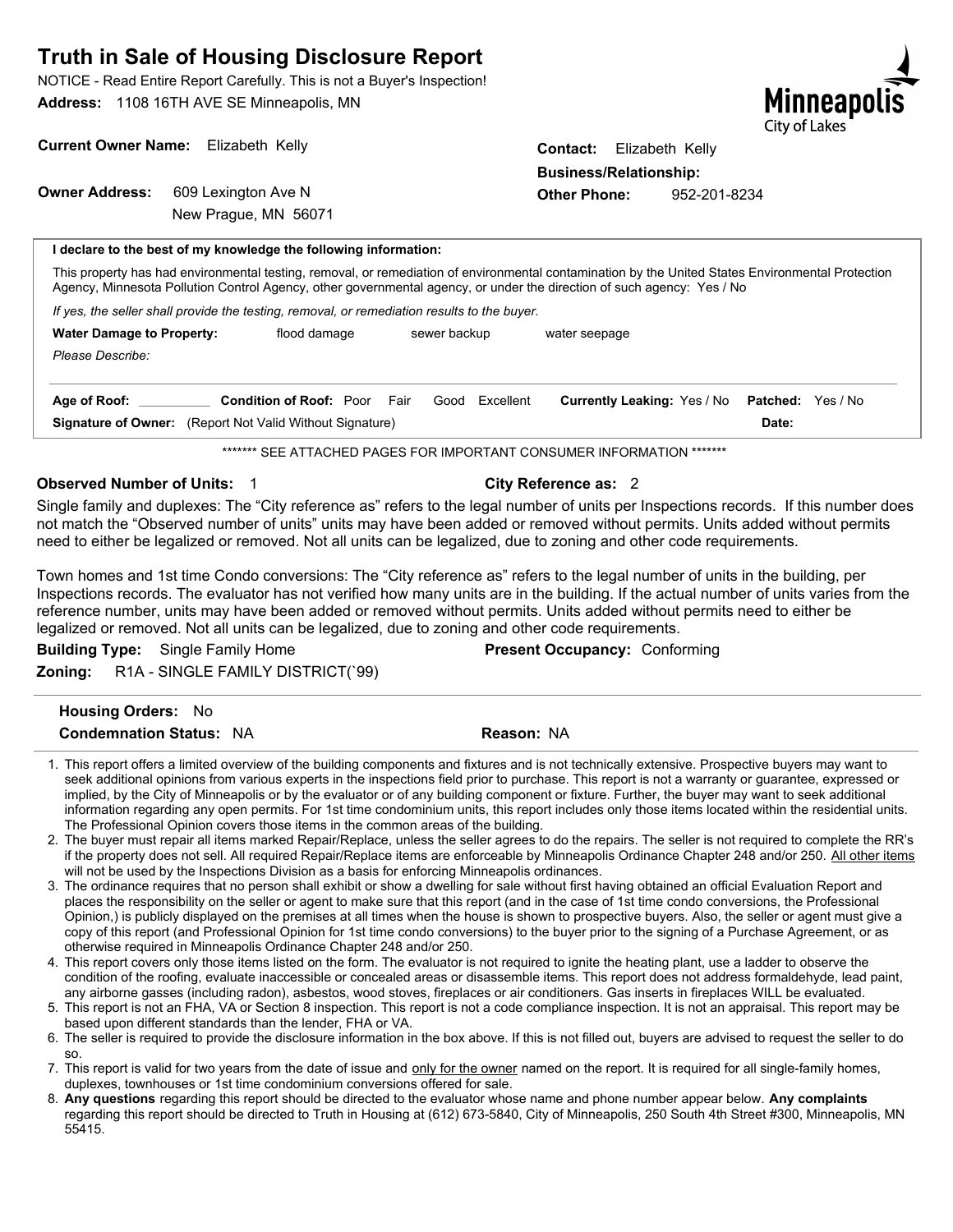**Address:** 1108 16TH AVE SE Minneapolis, MN



I hereby certify that this report is made in compliance with the Minneapolis Code of Ordinances, Chapter 248, and that I utilized care and diligence reasonable and ordinary for one meeting the Certification Standards. The report covers only those problems listed and reasonably visible at the time of my evaluation and does not warrant future useful life of any house component or fixture. I have included all required information pages with this report.

| <b>Evaluator Name:</b> Jim Carlson | <b>Phone: 612-377-5161</b> | Evaluation Date: 6/13/2019    |
|------------------------------------|----------------------------|-------------------------------|
| <b>Signature:</b> Jim Carlson      |                            | <b>Evaluation #: 20193082</b> |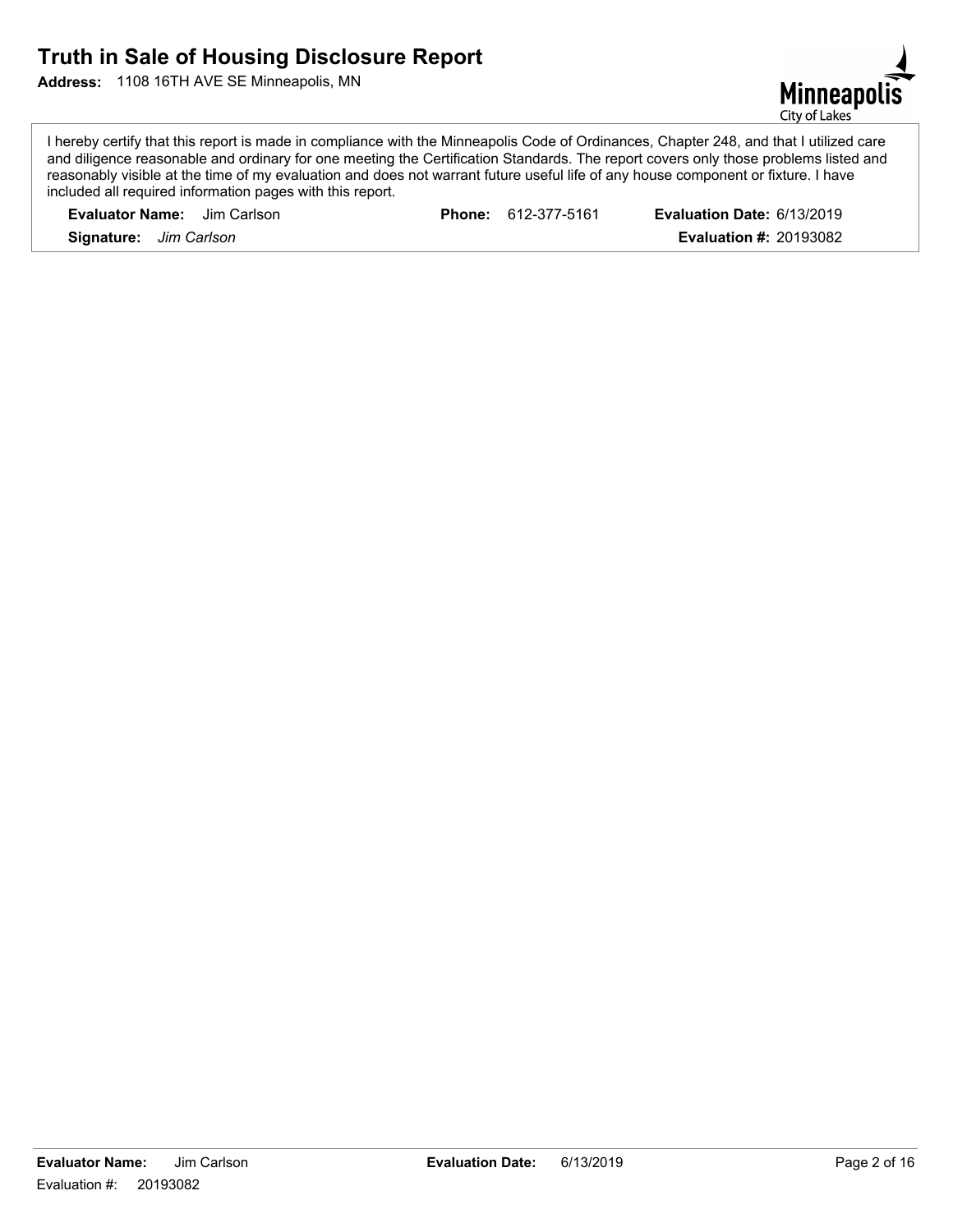**Address:** 1108 16TH AVE SE Minneapolis, MN



#### EVALUATION CODES:

**M** :=Meets Minimum Requirements **C** :=Comments **NA** :=Not Applicable/Does Not Apply **B** :=Below Minimum Requirements **SC** :=Suggested Correction **RRE** :=Repair/Replace, Evaluator Verification Required **RRP** :=Repair/Repl RRP :=Repair/Replace, Permit/City Inspector Required **LIC** :=Safety Check, Licensed Contractor Required

Each item may have more than one code. Items marked "RRE" or "RRP" indicate that the item must be repaired or replaced within 90 days of closing. Items marked "LIC" require a licensed contractor to evaluate the safety of the item and may or may not require a repair. Buyer must sign acknowledgment of responsibility agreement unless a Certificate of Approval (COA) has been issued to seller. If the house doesn't sell, the seller does not have to do the repairs. See attached handout on the "MOST COMMON REPAIRS".

#### **Basement**

- 1. Basement Stairs/Railings
	- B, Below Minimum Requirements: Narrow treads, Low headroom, uneven rise.
- 2. Basement Floors

M, Meets Minimum Requirements

3. Foundation Walls

M, Meets Minimum Requirements

4. Evidence of Dampness or Staining

M, Meets Minimum Requirements

5. First Floor, Floor System

M, Meets Minimum Requirements

6. Columns & Beams

M, Meets Minimum Requirements

7. Basement Sleeping Rooms

C, Yes, there are basement bedrooms. See Bedroom Section for details.

8. Basement Plumbing Fixtures

M, Meets Minimum Requirements

9. Sump Pumps

NA, Not Applicable/Does Not Apply

10. Smoke Detectors / CO Detectors

M, Meets Minimum Requirements

11. Basement Electrical Outlets/Fixtures

M, Meets Minimum Requirements

### **Electric**

#### **Amps:** 100

**Volts:** 115/230

12. Electrical service installation

M, Meets Minimum Requirements

13. Separate 20-amp Kitchen Circuit indexed at Service Panel

- M, Meets Minimum Requirements
- 14. Separate 20-amp Laundry Circuit indexed at Service Panel
	- M, Meets Minimum Requirements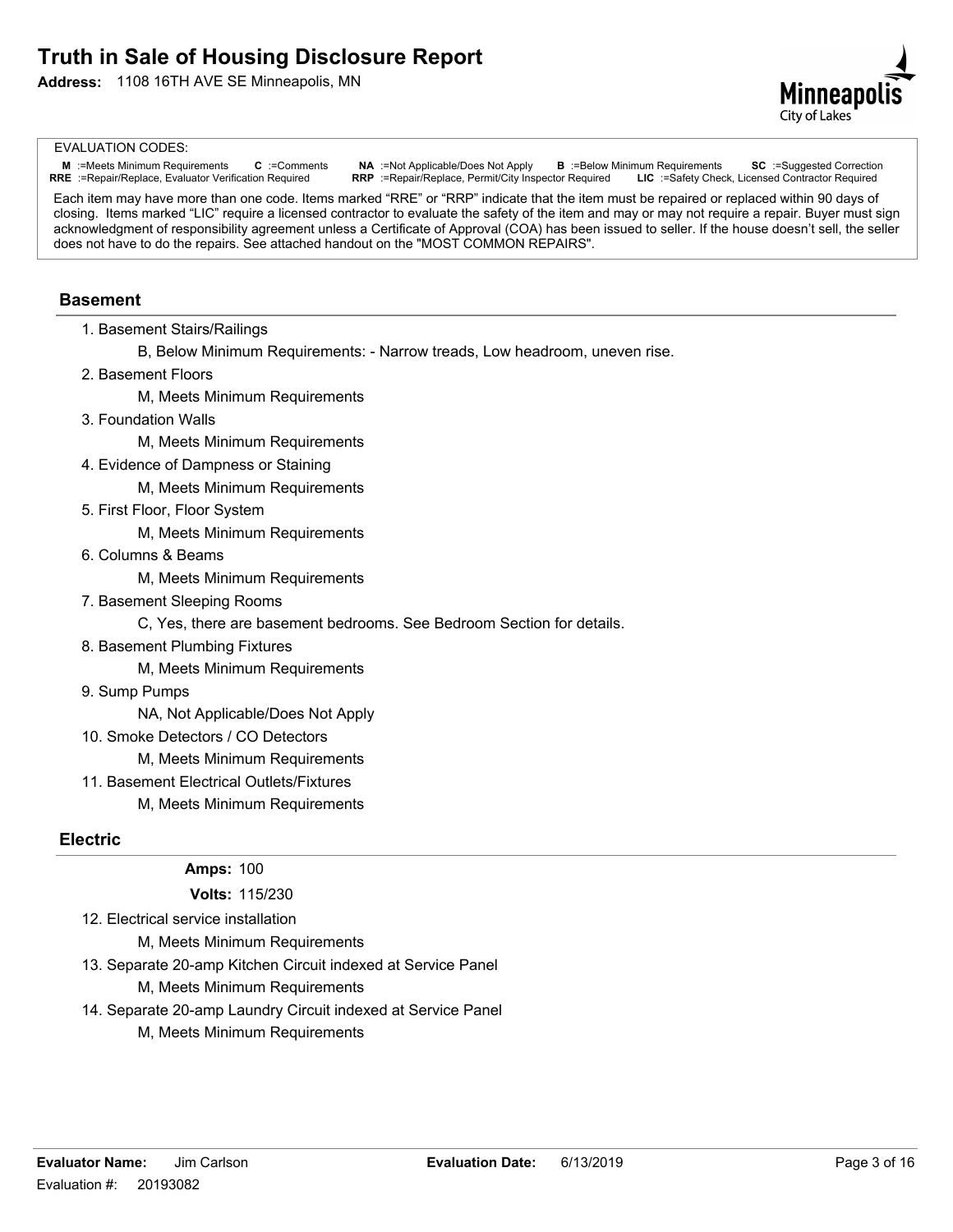**Address:** 1108 16TH AVE SE Minneapolis, MN



#### EVALUATION CODES:

M :=Meets Minimum Requirements C :=Comments NA :=Not Applicable/Does Not Apply B :=Below Minimum Requirements SC :=Suggested Correction<br>RRE :=Repair/Replace, Evaluator Verification Required RRP :=Repair/Replace, Permit/Ci

Each item may have more than one code. Items marked "RRE" or "RRP" indicate that the item must be repaired or replaced within 90 days of closing. Items marked "LIC" require a licensed contractor to evaluate the safety of the item and may or may not require a repair. Buyer must sign acknowledgment of responsibility agreement unless a Certificate of Approval (COA) has been issued to seller. If the house doesn't sell, the seller does not have to do the repairs. See attached handout on the "MOST COMMON REPAIRS".

# **Electric (2nd floor)**

**Amps:** 100

**Volts:** 115/230

- 12. Electrical service installation
	- M, Meets Minimum Requirements
- 13. Separate 20-amp Kitchen Circuit indexed at Service Panel
	- C, Separate 20-amp kitchen circuit is not indexed at service panel.
- 14. Separate 20-amp Laundry Circuit indexed at Service Panel
	- C, Separate 20-amp laundry circuit is not indexed at service panel

#### **Plumbing**

#### 15. Floor Drains

M, Meets Minimum Requirements

16. Drain, Waste & Vent Piping

M, Meets Minimum Requirements

17. Water Supply Piping

M, Meets Minimum Requirements

18. Gas Piping

M, Meets Minimum Requirements

19. Copper Water Line Visible on the Street Side of Water Meter

M, Meets Minimum Requirements

### **Water heater**

- 20. Water Heater & Installation
	- M, Meets Minimum Requirements
- 21. Water Heater Venting
	- M, Meets Minimum Requirements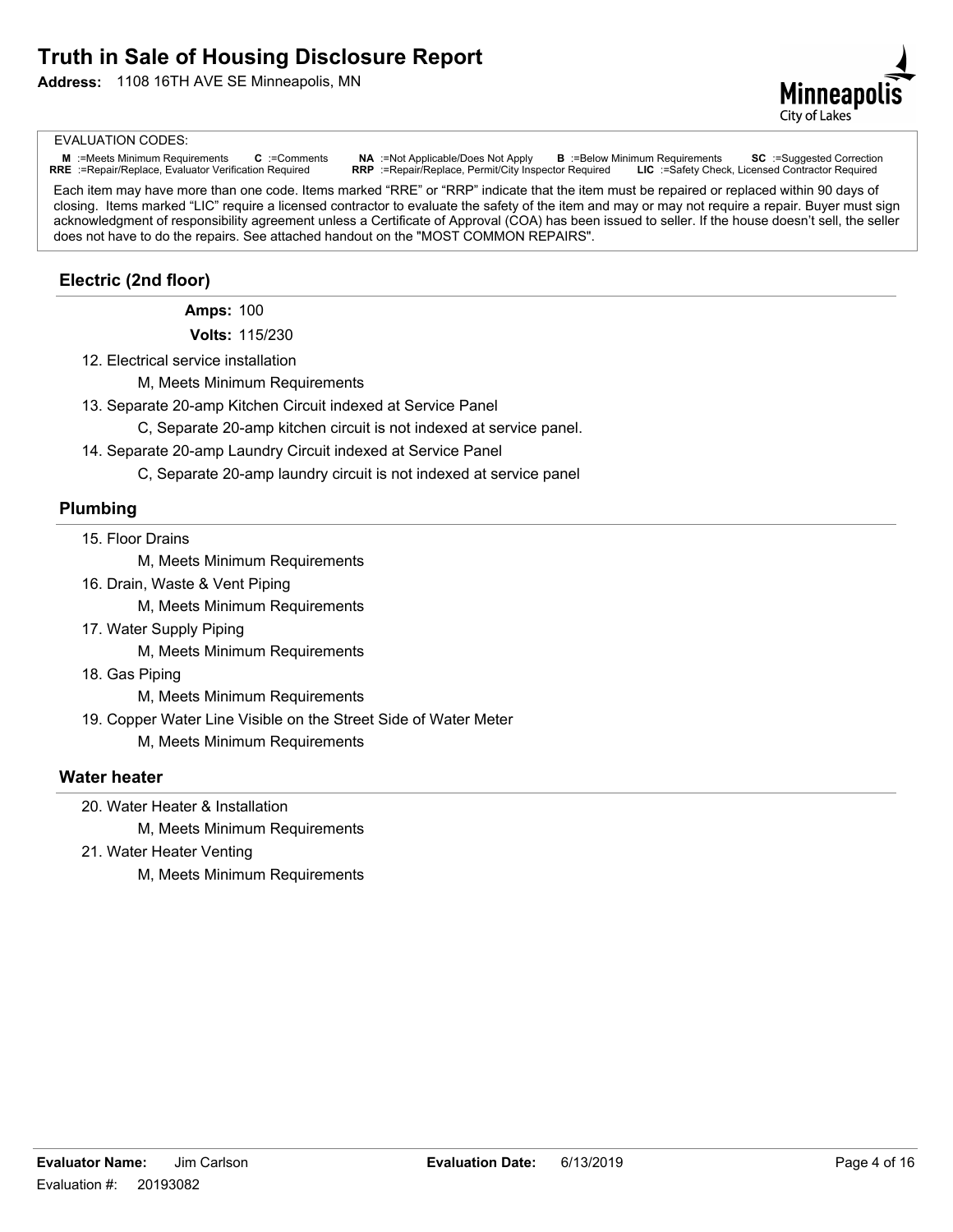

#### EVALUATION CODES:

M :=Meets Minimum Requirements C :=Comments NA :=Not Applicable/Does Not Apply B :=Below Minimum Requirements SC :=Suggested Correction<br>RRE :=Repair/Replace, Evaluator Verification Required RRP :=Repair/Replace, Permit/Ci

Each item may have more than one code. Items marked "RRE" or "RRP" indicate that the item must be repaired or replaced within 90 days of closing. Items marked "LIC" require a licensed contractor to evaluate the safety of the item and may or may not require a repair. Buyer must sign acknowledgment of responsibility agreement unless a Certificate of Approval (COA) has been issued to seller. If the house doesn't sell, the seller does not have to do the repairs. See attached handout on the "MOST COMMON REPAIRS".

### **Heating**

**HeatingFuel:** Natural gas

**HeatingType:** Boiler

- 22. Heating Plant Viewed in Operation
	- M, Meets Minimum Requirements
- 23. Heating Plant & Installation

M, Meets Minimum Requirements

- 24. Heating Plant Combustion Venting
	- M, Meets Minimum Requirements
- 25. Incinerator / Abandoned Oil Tanks / Misc Gas Fixtures

NA, Not Applicable/Does Not Apply

#### **Laundry**

26. Gas Piping

B, Gas appliance lacks sediment trap.

27. Dryer Venting

B, Below Minimum Requirements: - Exterior vent hood broken

28. Plumbing Fixtures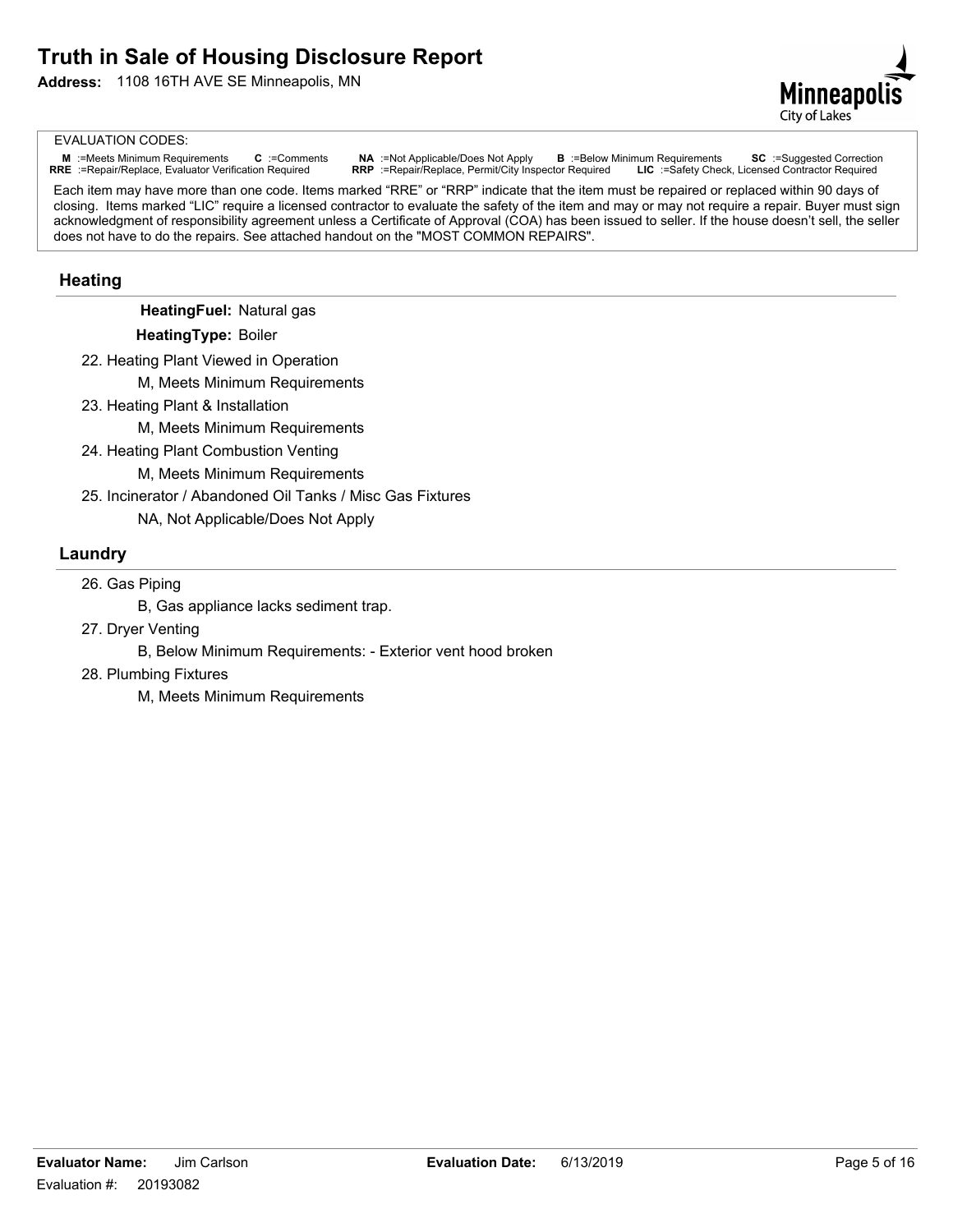

#### EVALUATION CODES:

M :=Meets Minimum Requirements C :=Comments NA :=Not Applicable/Does Not Apply B :=Below Minimum Requirements SC :=Suggested Correction<br>RRE :=Repair/Replace, Evaluator Verification Required RRP :=Repair/Replace, Permit/Ci

Each item may have more than one code. Items marked "RRE" or "RRP" indicate that the item must be repaired or replaced within 90 days of closing. Items marked "LIC" require a licensed contractor to evaluate the safety of the item and may or may not require a repair. Buyer must sign acknowledgment of responsibility agreement unless a Certificate of Approval (COA) has been issued to seller. If the house doesn't sell, the seller does not have to do the repairs. See attached handout on the "MOST COMMON REPAIRS".

### **Kitchen**

29. Walls and Ceiling Components

M, Meets Minimum Requirements

- 30. Evidence of Dampness or Staining
	- M, Meets Minimum Requirements
- 31. Floor Condition

M, Meets Minimum Requirements

- 32. Window Size & Openable Area
	- M, Meets Minimum Requirements
- 33. Window & Door Condition/Mechanical Venting

M, Meets Minimum Requirements

34. Electrical Outlets/Fixtures

M, Meets Minimum Requirements

35. Plumbing Fixtures

M, Meets Minimum Requirements

36. Water Flow

M, Meets Minimum Requirements

37. Gas Piping

M, Meets Minimum Requirements

### **Dining Room/Living Room**

38. Walls and Ceiling Components

M, Meets Minimum Requirements

39. Evidence of Dampness or Staining

M, Meets Minimum Requirements

40. Floor Area & Ceiling Height

M, Meets Minimum Requirements

41. Floor Condition

C, Floor out of level / uneven floor.

42. Window Size & Openable Area

M, Meets Minimum Requirements

43. Window & Door Condition

- 44. Electrical Outlets/Fixtures
	- M, Meets Minimum Requirements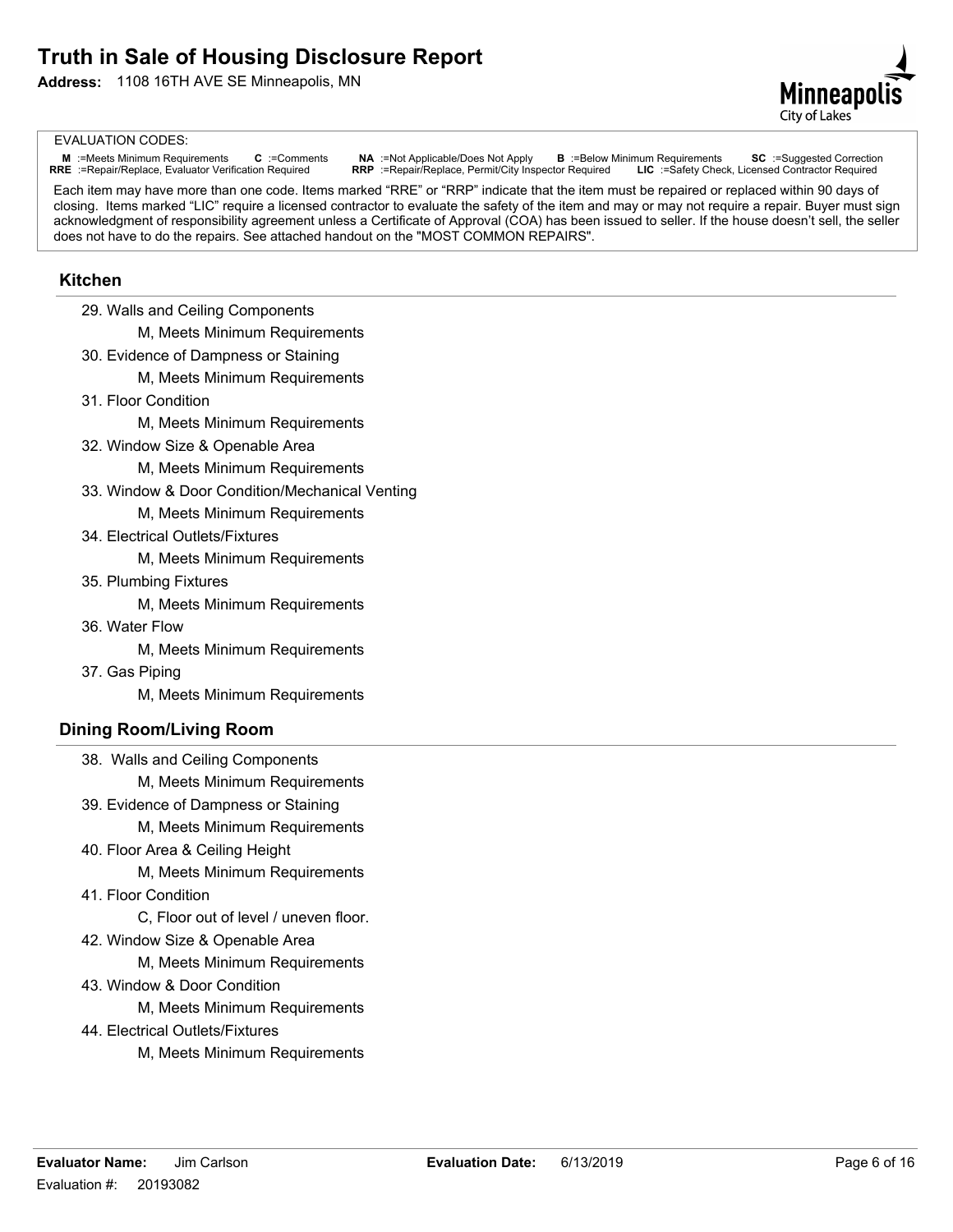**Address:** 1108 16TH AVE SE Minneapolis, MN



#### EVALUATION CODES:

M :=Meets Minimum Requirements C :=Comments NA :=Not Applicable/Does Not Apply B :=Below Minimum Requirements SC :=Suggested Correction<br>RRE :=Repair/Replace, Evaluator Verification Required RRP :=Repair/Replace, Permit/Ci

Each item may have more than one code. Items marked "RRE" or "RRP" indicate that the item must be repaired or replaced within 90 days of closing. Items marked "LIC" require a licensed contractor to evaluate the safety of the item and may or may not require a repair. Buyer must sign acknowledgment of responsibility agreement unless a Certificate of Approval (COA) has been issued to seller. If the house doesn't sell, the seller does not have to do the repairs. See attached handout on the "MOST COMMON REPAIRS".

### **Bathroom (1st floor)**

45. Walls & Ceiling Components

M, Meets Minimum Requirements

- 46. Evidence of Dampness or Staining
	- M, Meets Minimum Requirements
- 47. Floor Condition
	- M, Meets Minimum Requirements
- 48. Window Size & Openable Area/Mechanical Vent

M, Meets Minimum Requirements

49. Window & Door Condition

M, Meets Minimum Requirements

50. Electrical Outlets & Fixtures

M, Meets Minimum Requirements

51. Plumbing Fixtures

M, Meets Minimum Requirements

52. Water Flow

M, Meets Minimum Requirements

### **Bathroom (2nd floor)**

45. Walls & Ceiling Components

M, Meets Minimum Requirements

- 46. Evidence of Dampness or Staining
	- M, Meets Minimum Requirements
- 47. Floor Condition
	- M, Meets Minimum Requirements
- 48. Window Size & Openable Area/Mechanical Vent

M, Meets Minimum Requirements

49. Window & Door Condition

M, Meets Minimum Requirements

50. Electrical Outlets & Fixtures

M, Meets Minimum Requirements

51. Plumbing Fixtures

- 52. Water Flow
	- M, Meets Minimum Requirements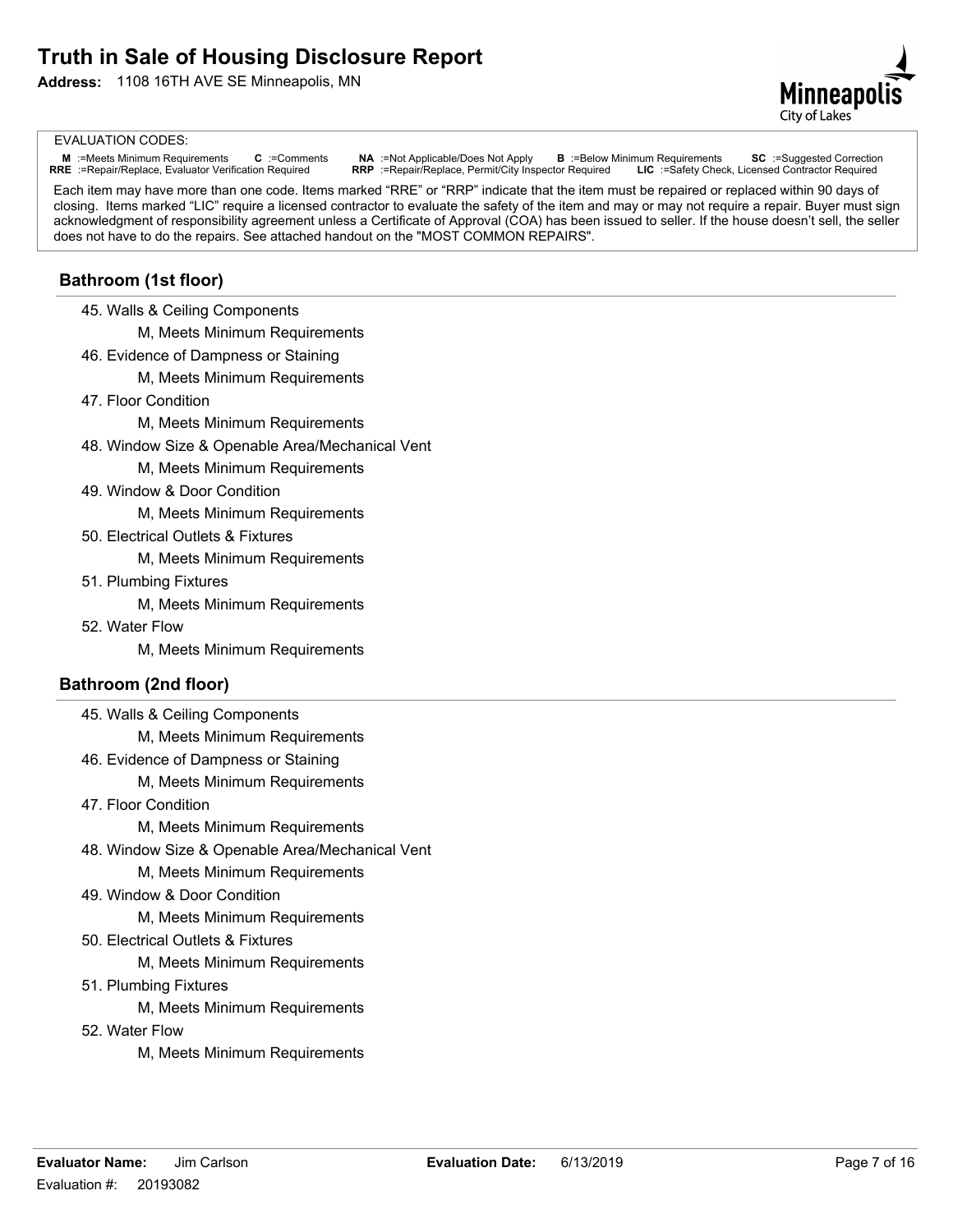**Address:** 1108 16TH AVE SE Minneapolis, MN



#### EVALUATION CODES:

M :=Meets Minimum Requirements C :=Comments NA :=Not Applicable/Does Not Apply B :=Below Minimum Requirements SC :=Suggested Correction<br>RRE :=Repair/Replace, Evaluator Verification Required RRP :=Repair/Replace, Permit/Ci

Each item may have more than one code. Items marked "RRE" or "RRP" indicate that the item must be repaired or replaced within 90 days of closing. Items marked "LIC" require a licensed contractor to evaluate the safety of the item and may or may not require a repair. Buyer must sign acknowledgment of responsibility agreement unless a Certificate of Approval (COA) has been issued to seller. If the house doesn't sell, the seller does not have to do the repairs. See attached handout on the "MOST COMMON REPAIRS".

### **Hallways/Stairwells**

53. Walls and Ceiling Components

M, Meets Minimum Requirements

- 54. Evidence of Dampness or Staining
	- M, Meets Minimum Requirements
- 55. Floor Condition
	- M, Meets Minimum Requirements
- 56. Window & Door Condition

M, Meets Minimum Requirements

57. Electrical Outlets/Fixtures

M, Meets Minimum Requirements

58. Stairs and Railings

B, Below Minimum Requirements: - Narrow treads

59. Smoke Detectors /CO Detectors

M, Meets Minimum Requirements

#### **Hallways/Stairwells (2nd to 3rd)**

- 53. Walls and Ceiling Components
	- M, Meets Minimum Requirements
- 54. Evidence of Dampness or Staining
	- M, Meets Minimum Requirements
- 55. Floor Condition

M, Meets Minimum Requirements

56. Window & Door Condition

M, Meets Minimum Requirements

57. Electrical Outlets/Fixtures

- 58. Stairs and Railings
	- B, Below Minimum Requirements: No guard rail, narrow treads
- 59. Smoke Detectors /CO Detectors
	- M, Meets Minimum Requirements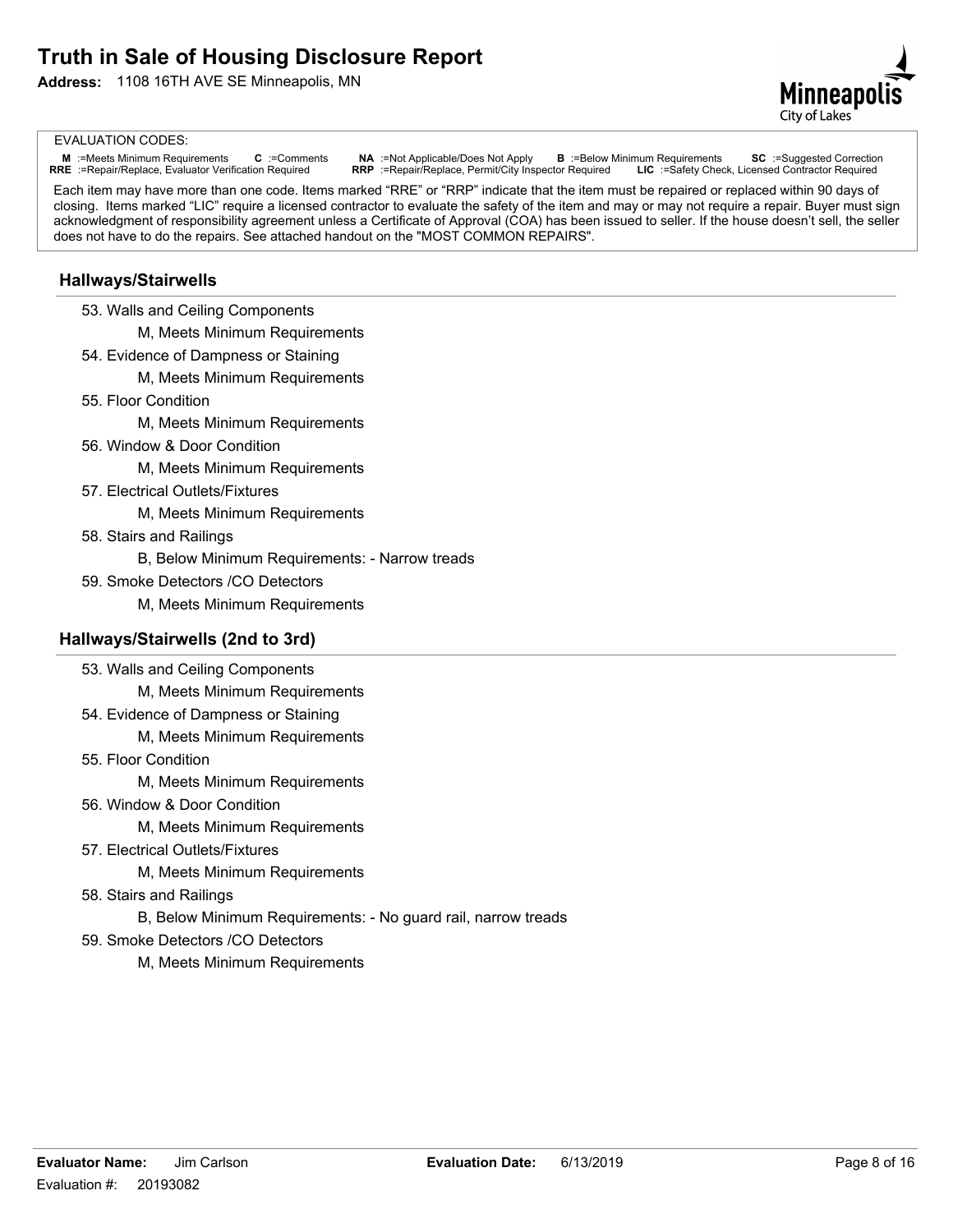**Address:** 1108 16TH AVE SE Minneapolis, MN



#### EVALUATION CODES:

M :=Meets Minimum Requirements C :=Comments NA :=Not Applicable/Does Not Apply B :=Below Minimum Requirements SC :=Suggested Correction<br>RRE :=Repair/Replace, Evaluator Verification Required RRP :=Repair/Replace, Permit/Ci

Each item may have more than one code. Items marked "RRE" or "RRP" indicate that the item must be repaired or replaced within 90 days of closing. Items marked "LIC" require a licensed contractor to evaluate the safety of the item and may or may not require a repair. Buyer must sign acknowledgment of responsibility agreement unless a Certificate of Approval (COA) has been issued to seller. If the house doesn't sell, the seller does not have to do the repairs. See attached handout on the "MOST COMMON REPAIRS".

#### **Bedroom (Basement front)**

60. Walls and Ceiling Components

M, Meets Minimum Requirements

- 61. Evidence of Dampness or Staining
	- M, Meets Minimum Requirements
- 62. Floor Area & Ceiling Height
	- M, Meets Minimum Requirements
- 63. Floor Condition

M, Meets Minimum Requirements

64. Window Size & Openable Area

M, Meets Minimum Requirements

65. Window & Door Condition

M, Meets Minimum Requirements

66. Electrical Outlets/Fixtures

M, Meets Minimum Requirements

#### **Bedroom (Basement rear)**

60. Walls and Ceiling Components

- M, Meets Minimum Requirements
- 61. Evidence of Dampness or Staining

M, Meets Minimum Requirements

62. Floor Area & Ceiling Height

M, Meets Minimum Requirements

63. Floor Condition

M, Meets Minimum Requirements

64. Window Size & Openable Area

M, Meets Minimum Requirements

65. Window & Door Condition

- 66. Electrical Outlets/Fixtures
	- M, Meets Minimum Requirements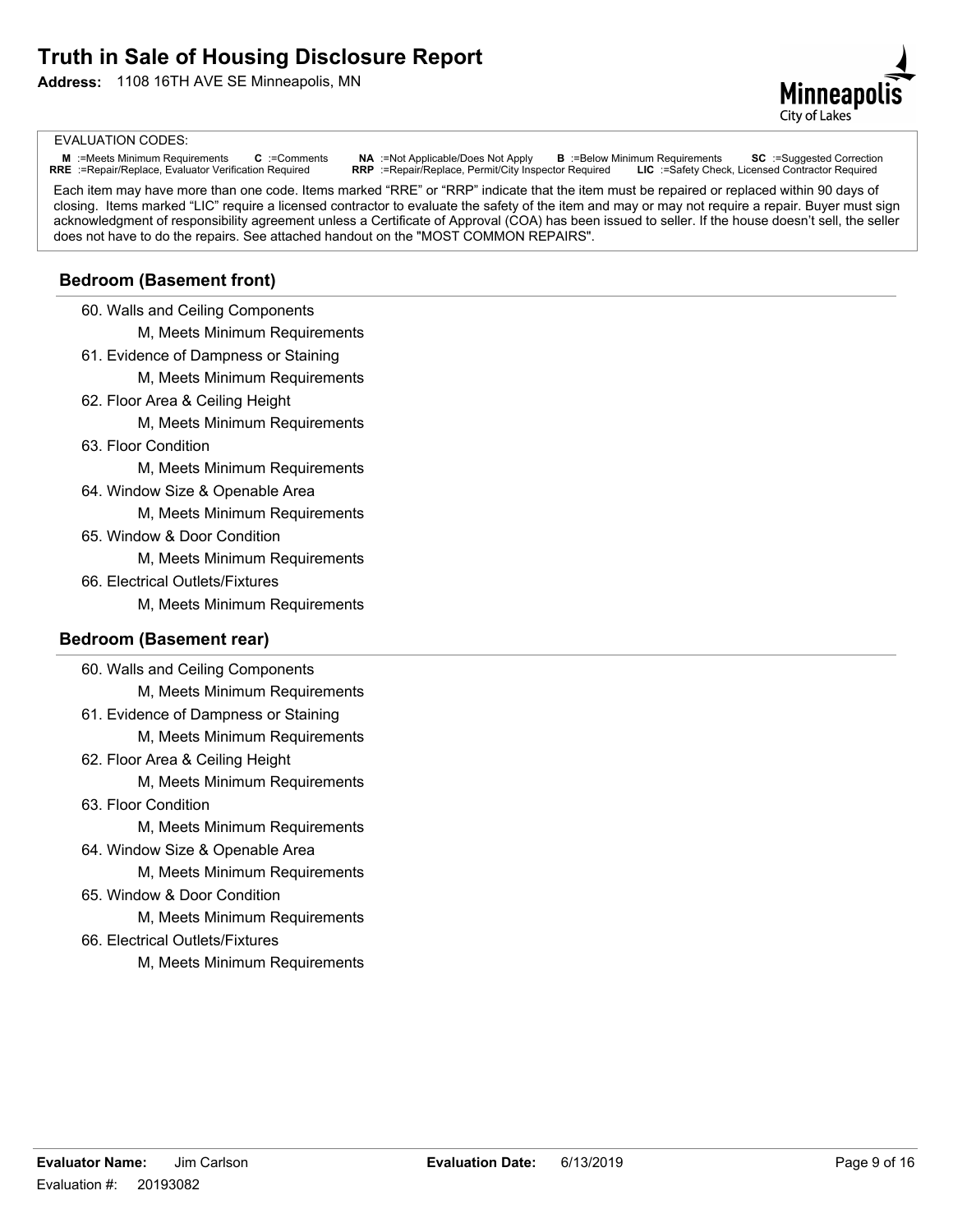**Address:** 1108 16TH AVE SE Minneapolis, MN



#### EVALUATION CODES:

M :=Meets Minimum Requirements C :=Comments NA :=Not Applicable/Does Not Apply B :=Below Minimum Requirements SC :=Suggested Correction<br>RRE :=Repair/Replace, Evaluator Verification Required RRP :=Repair/Replace, Permit/Ci

Each item may have more than one code. Items marked "RRE" or "RRP" indicate that the item must be repaired or replaced within 90 days of closing. Items marked "LIC" require a licensed contractor to evaluate the safety of the item and may or may not require a repair. Buyer must sign acknowledgment of responsibility agreement unless a Certificate of Approval (COA) has been issued to seller. If the house doesn't sell, the seller does not have to do the repairs. See attached handout on the "MOST COMMON REPAIRS".

# **Bedroom (Front south)**

60. Walls and Ceiling Components

M, Meets Minimum Requirements

- 61. Evidence of Dampness or Staining
	- M, Meets Minimum Requirements
- 62. Floor Area & Ceiling Height
	- M, Meets Minimum Requirements
- 63. Floor Condition

M, Meets Minimum Requirements

64. Window Size & Openable Area

M, Meets Minimum Requirements

65. Window & Door Condition

M, Meets Minimum Requirements

66. Electrical Outlets/Fixtures

M, Meets Minimum Requirements

#### **Bedroom (Middle south)**

60. Walls and Ceiling Components

M, Meets Minimum Requirements

61. Evidence of Dampness or Staining

M, Meets Minimum Requirements

62. Floor Area & Ceiling Height

M, Meets Minimum Requirements

63. Floor Condition

M, Meets Minimum Requirements

64. Window Size & Openable Area

M, Meets Minimum Requirements

65. Window & Door Condition

- 66. Electrical Outlets/Fixtures
	- M, Meets Minimum Requirements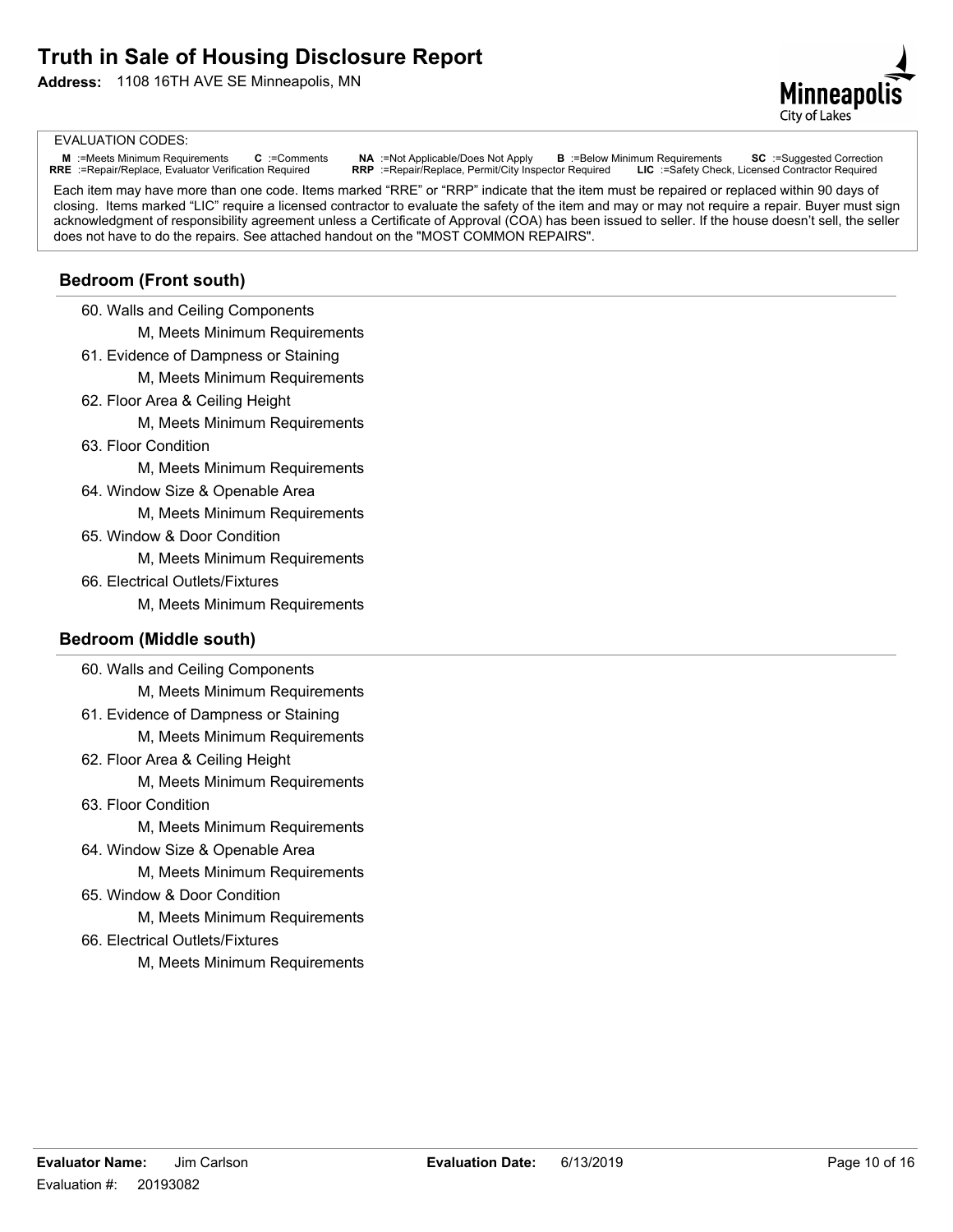**Address:** 1108 16TH AVE SE Minneapolis, MN



#### EVALUATION CODES:

M :=Meets Minimum Requirements C :=Comments NA :=Not Applicable/Does Not Apply B :=Below Minimum Requirements SC :=Suggested Correction<br>RRE :=Repair/Replace, Evaluator Verification Required RRP :=Repair/Replace, Permit/Ci

Each item may have more than one code. Items marked "RRE" or "RRP" indicate that the item must be repaired or replaced within 90 days of closing. Items marked "LIC" require a licensed contractor to evaluate the safety of the item and may or may not require a repair. Buyer must sign acknowledgment of responsibility agreement unless a Certificate of Approval (COA) has been issued to seller. If the house doesn't sell, the seller does not have to do the repairs. See attached handout on the "MOST COMMON REPAIRS".

### **Bedroom (Rear south)**

60. Walls and Ceiling Components

M, Meets Minimum Requirements

- 61. Evidence of Dampness or Staining
	- M, Meets Minimum Requirements
- 62. Floor Area & Ceiling Height
	- M, Meets Minimum Requirements
- 63. Floor Condition

M, Meets Minimum Requirements

64. Window Size & Openable Area

M, Meets Minimum Requirements

65. Window & Door Condition

M, Meets Minimum Requirements

66. Electrical Outlets/Fixtures

M, Meets Minimum Requirements

### **Bedroom (3rd floor)**

60. Walls and Ceiling Components

M, Meets Minimum Requirements

- 61. Evidence of Dampness or Staining
	- M, Meets Minimum Requirements
- 62. Floor Area & Ceiling Height

B, Less than 7 feet minimum required ceiling height. Does not meet standards for a bedroom.

63. Floor Condition

M, Meets Minimum Requirements

64. Window Size & Openable Area

B, Below Minimum Requirements: - Non egress window

65. Window & Door Condition

M, Meets Minimum Requirements

66. Electrical Outlets/Fixtures

SC, 3-Prong outlets not grounded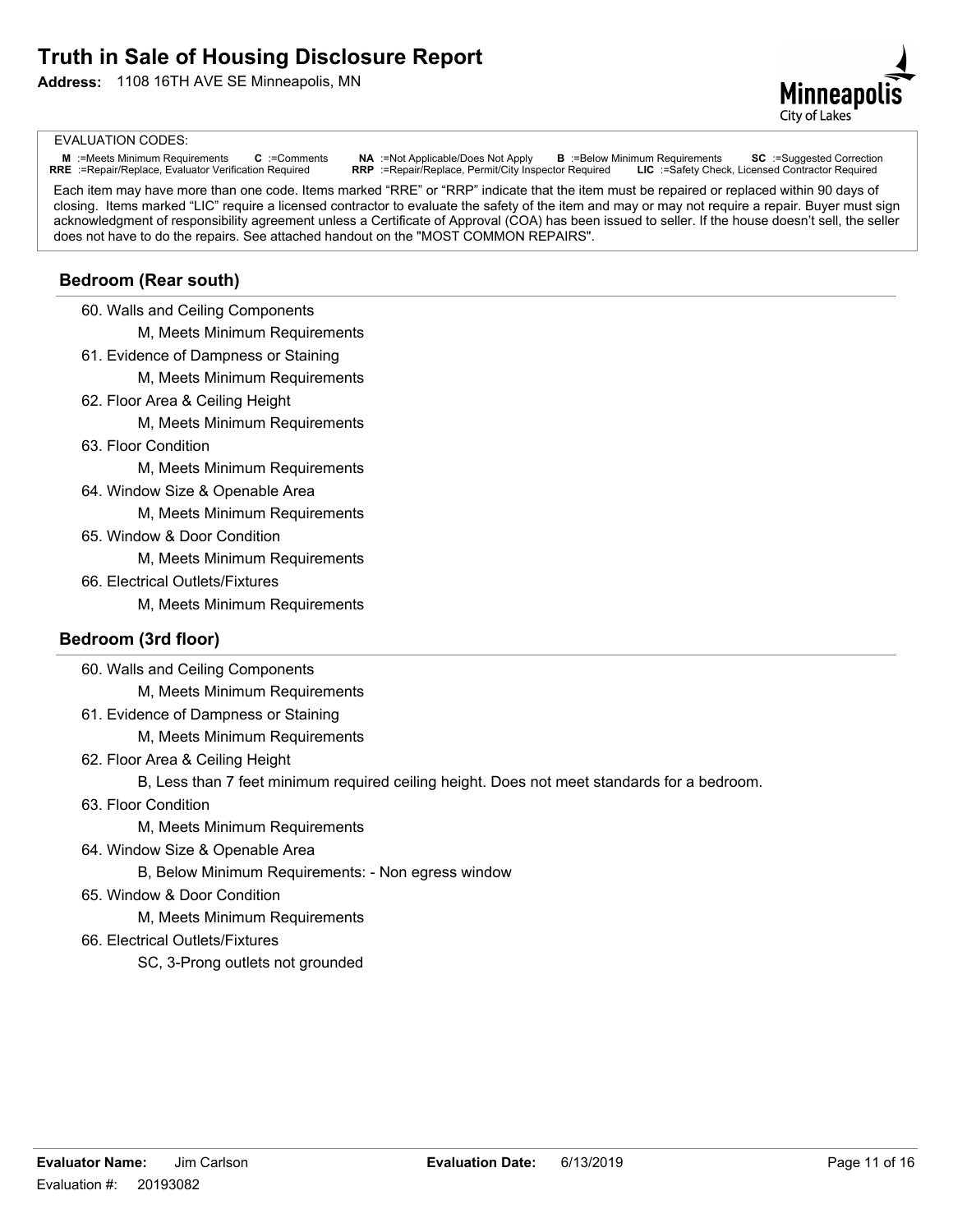**Address:** 1108 16TH AVE SE Minneapolis, MN



#### EVALUATION CODES:

M :=Meets Minimum Requirements C :=Comments NA :=Not Applicable/Does Not Apply B :=Below Minimum Requirements SC :=Suggested Correction<br>RRE :=Repair/Replace, Evaluator Verification Required RRP :=Repair/Replace, Permit/Ci

Each item may have more than one code. Items marked "RRE" or "RRP" indicate that the item must be repaired or replaced within 90 days of closing. Items marked "LIC" require a licensed contractor to evaluate the safety of the item and may or may not require a repair. Buyer must sign acknowledgment of responsibility agreement unless a Certificate of Approval (COA) has been issued to seller. If the house doesn't sell, the seller does not have to do the repairs. See attached handout on the "MOST COMMON REPAIRS".

# **Porch/Sunroom/Other (Entry)**

67. Walls and Ceiling Components

M, Meets Minimum Requirements

- 68. Evidence of Dampness or Staining
	- M, Meets Minimum Requirements
- 69. Floor Condition, Area & Ceiling Height
	- M, Meets Minimum Requirements
- 70. Window & Door Condition
	- B, Below Minimum Requirements: Gaps door frame and stucco
	- C, Other Comment: No windows or screens. No door
- 71. Electrical Outlets/Fixtures

M, Meets Minimum Requirements

### **Porch/Sunroom/Other (1st floor coat room)**

- 67. Walls and Ceiling Components
	- M, Meets Minimum Requirements
- 68. Evidence of Dampness or Staining
	- M, Meets Minimum Requirements
- 69. Floor Condition, Area & Ceiling Height M, Meets Minimum Requirements
- 70. Window & Door Condition

M, Meets Minimum Requirements

- 71. Electrical Outlets/Fixtures
	- M, Meets Minimum Requirements

#### **Attic Space**

Not Applicable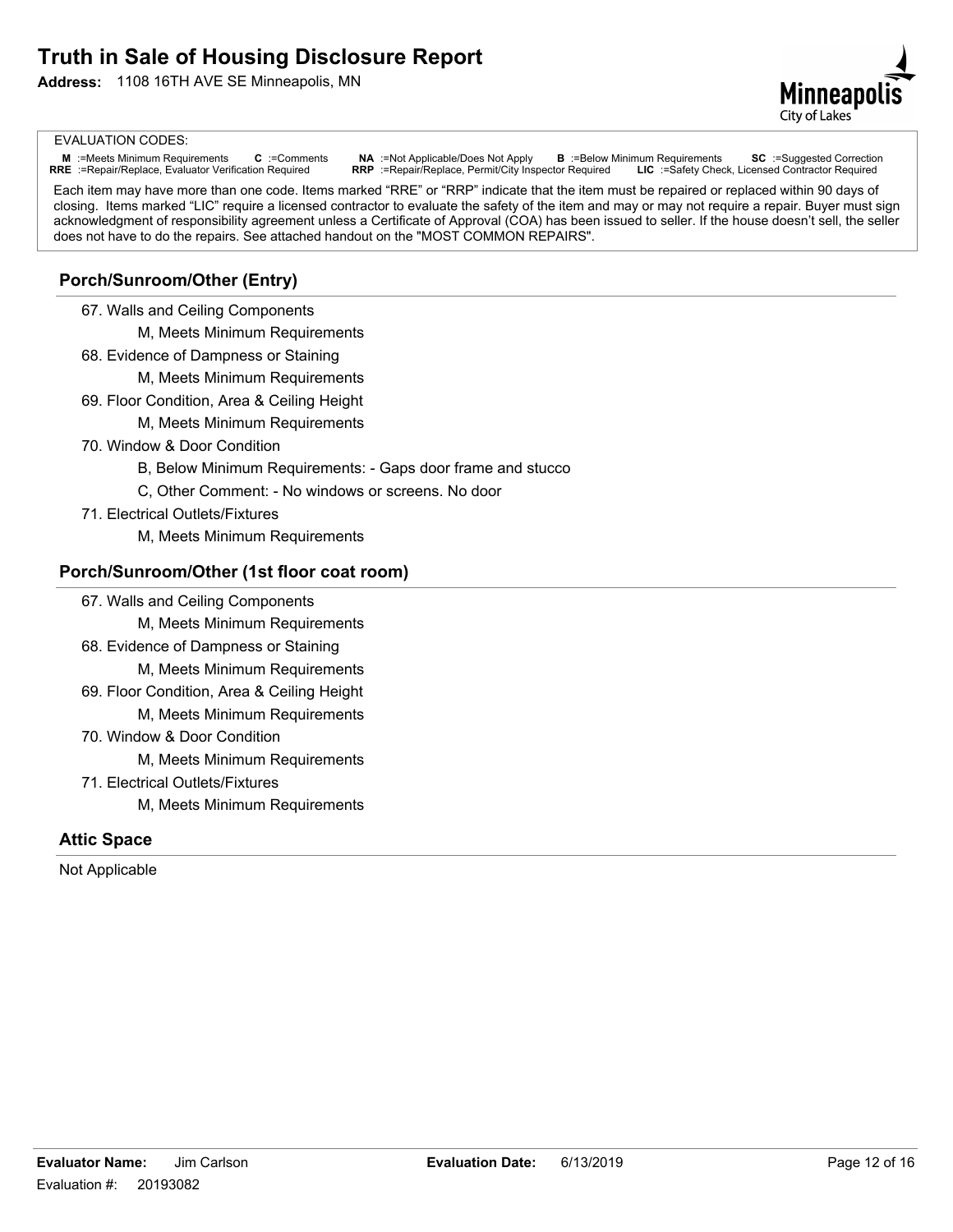

#### EVALUATION CODES:

M :=Meets Minimum Requirements C :=Comments NA :=Not Applicable/Does Not Apply B :=Below Minimum Requirements SC :=Suggested Correction<br>RRE :=Repair/Replace, Evaluator Verification Required RRP :=Repair/Replace, Permit/Ci

Each item may have more than one code. Items marked "RRE" or "RRP" indicate that the item must be repaired or replaced within 90 days of closing. Items marked "LIC" require a licensed contractor to evaluate the safety of the item and may or may not require a repair. Buyer must sign acknowledgment of responsibility agreement unless a Certificate of Approval (COA) has been issued to seller. If the house doesn't sell, the seller does not have to do the repairs. See attached handout on the "MOST COMMON REPAIRS".

### **Exterior**

76. Foundation

M, Meets Minimum Requirements

77. Basement Windows

M, Meets Minimum Requirements

78. Drainage (Grade) / Rainleaders

M, Meets Minimum Requirements

79. Exterior Walls

M, Meets Minimum Requirements

80. Doors (frames/storms/screens/deadbolt locks)

B, Below Minimum Requirements: - Side door weathered.

81. Windows (frames/storms/screens)

M, Meets Minimum Requirements

82. Stoops

M, Meets Minimum Requirements

83. Cornice & Trim

B, Below Minimum Requirements: - Missing metal fascia on side

84. Roof Covering & Flashing

M, Meets Minimum Requirements

85. Chimney

B, Below Minimum Requirements: - Missing brick and mortar

- 86. Electrical Outlets/Fixtures
	- M, Meets Minimum Requirements
- 87. Exterior Plumbing-Backflow Prevention
	- M, Meets Minimum Requirements
- 88. Two-Family Dwelling Egress

NA, Not Applicable/Does Not Apply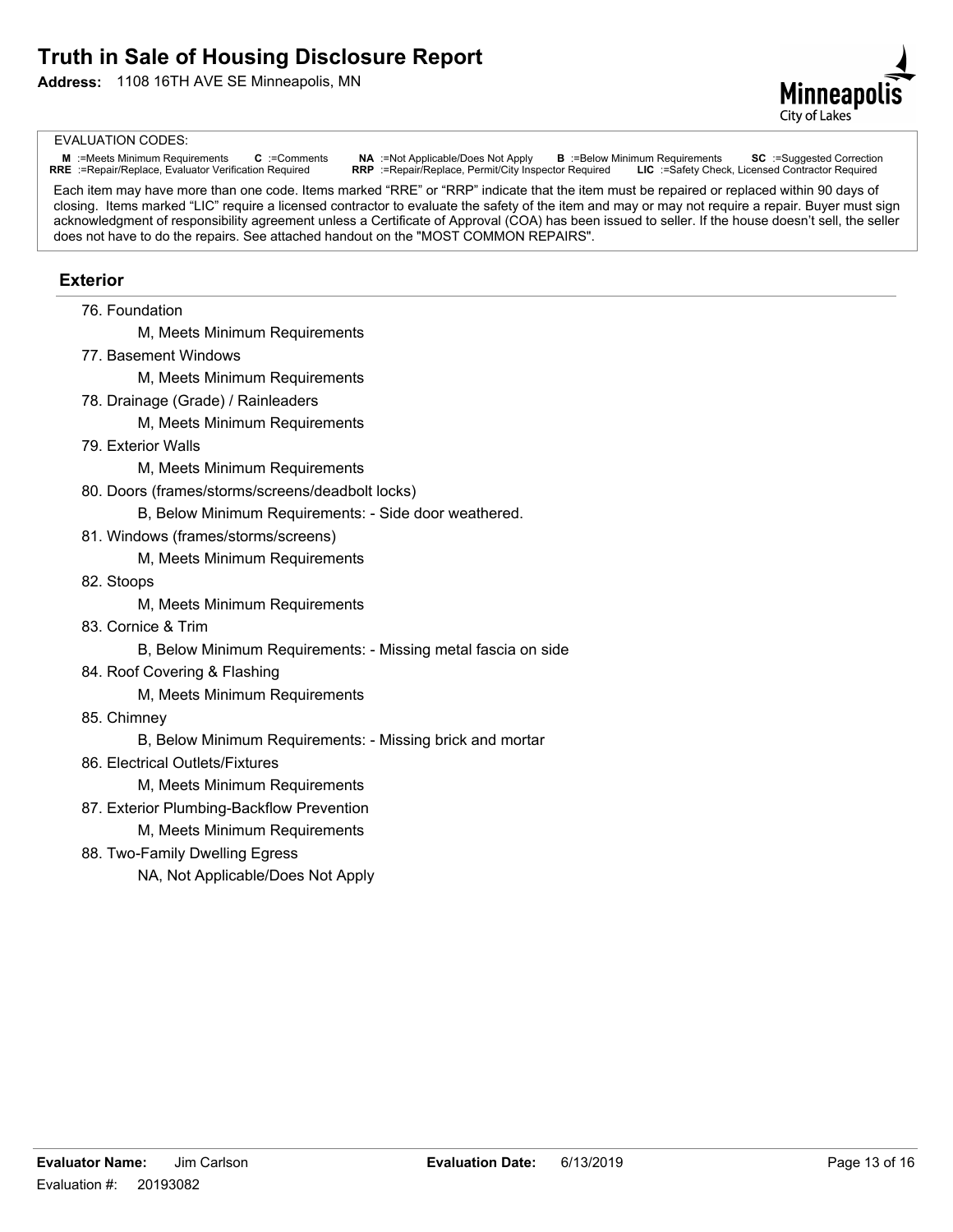**Address:** 1108 16TH AVE SE Minneapolis, MN



#### EVALUATION CODES:

M :=Meets Minimum Requirements C :=Comments NA :=Not Applicable/Does Not Apply B :=Below Minimum Requirements SC :=Suggested Correction<br>RRE :=Repair/Replace, Evaluator Verification Required RRP :=Repair/Replace, Permit/Ci

Each item may have more than one code. Items marked "RRE" or "RRP" indicate that the item must be repaired or replaced within 90 days of closing. Items marked "LIC" require a licensed contractor to evaluate the safety of the item and may or may not require a repair. Buyer must sign acknowledgment of responsibility agreement unless a Certificate of Approval (COA) has been issued to seller. If the house doesn't sell, the seller does not have to do the repairs. See attached handout on the "MOST COMMON REPAIRS".

# **Open/Unheated Porch (Rear 2nd floor)**

#### 89. Floors

M, Meets Minimum Requirements

90. Walls

M, Meets Minimum Requirements

91. Roof/Ceiling

M, Meets Minimum Requirements

92. Doors/Screens/Windows

M, Meets Minimum Requirements

- 93. Electrical Outlets/Fixtures
	- M, Meets Minimum Requirements

#### **Garage**

Not Applicable

#### **Miscellaneous**

99. Clutter/Sanitation/Vermin

M, Meets Minimum Requirements

100. Other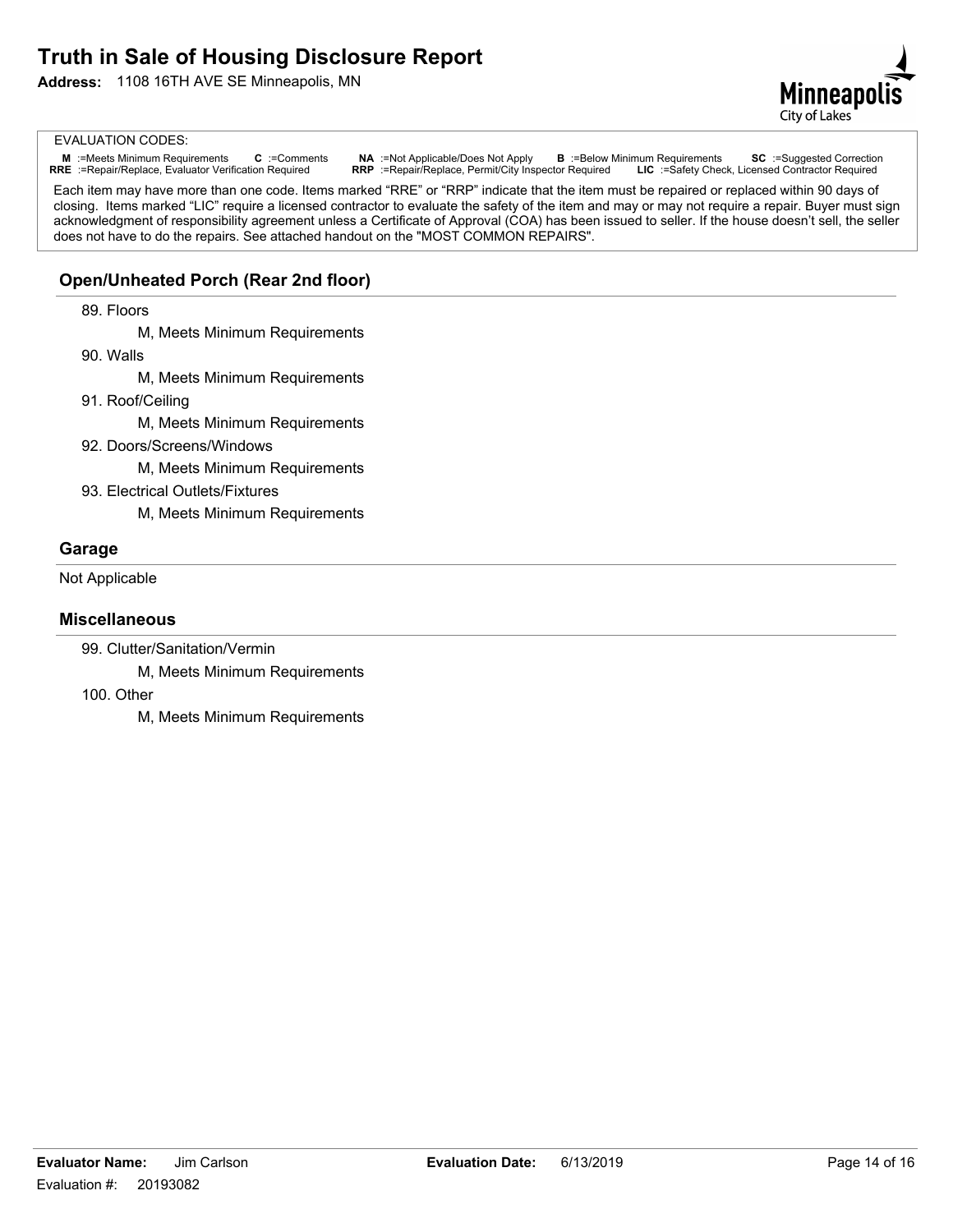

# **Truth in Housing Repair Notification**

City of Minneapolis - Truth in Sale of Housing 250 South 4th Street, Room 300 Minneapolis, MN 55415

**Issued To:** 6/13/2019

Elizabeth Kelly 609 Lexington Ave N New Prague, MN 56071

Owner does not have to complete repairs if the house is not sold.

Pursuant to Minneapolis Code of Ordinances, Sections 248.20 and 248.225, the owner may make the repairs. If the owner makes the repairs, a Certificate of Approval (needed for closing) will be issued after the repairs have been inspected and approved. The owner does not have to complete the repairs if the house does not sell. If the owner does not make the repairs, the buyer must sign an acknowledgement of responsibility form (provided by the City) and return it to the City. The buyer has 90 days from closing to complete the repairs. Your prompt cooperation in attending to the repair items is appreciated however, failure to comply by these deadlines may result in legal action.

#### **REQUIRED REPAIRS**

**NONE**

### **SAFETY CHECKS**

The systems listed below must be checked by a licensed contractor. The contractor must be licensed by the City of Minneapolis and/or the State of Minnesota in that specific trade to check the work. Return safety check forms to the address above or fax to (612) 673- 2437. If "Evaluator Return" is indicated below, the evaluator may return to view the system that was not in operation at the time of the initial evaluation. The evaluator may find additional work is needed on the system.

If the system was repaired or replaced, only a licensed contractor (not the evaluator) can do the safety check. Permits may be needed.

#### **NONE**

#### **PERMIT REQUIRED REPAIR**

The permit must be pulled before scheduling. Call the inspector listed on the permit to set an appointment. You need to have the permit number to set the appointment. There will be a charge for the permit, which covers the inspection.

**NONE**

#### **Reinspection Process**

When all the items are completed they must be inspected and approved.

#### *For items that need a permit:*

If your notification indicates PERMIT NEEDED, the permit(s) must be pulled and work completed BEFORE the re-inspection takes place. If you are a homeowner occupant of a single family house, you may obtain a permit, if you are not, you must hire a licensed contractor. Bring this notification with you when you apply for permits.

#### *For items that do not need a permit:*

Call the evaluator who did the initial TISH report to re-inspect all the non-permit items. The evaluator's name and phone number are on the bottom of page 1 of the report. There will be a charge for this inspection.